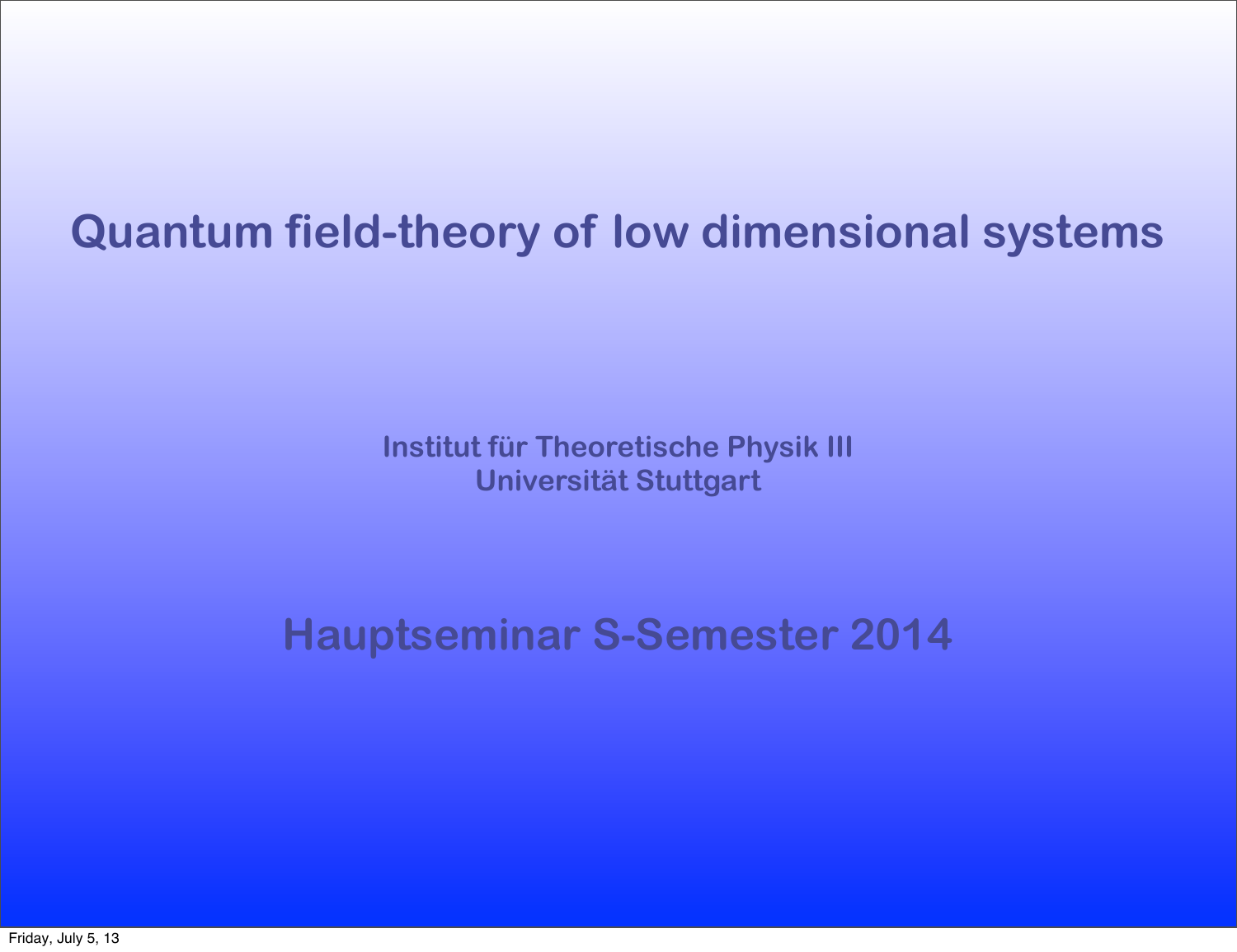## **Feyman path-integral**

P. Ramond, *Field Theory, a modern primer,* Frontiers in Physics **51**, Kap. II

### **Coherent states for bosons**

J. W. Negele, H. Orland, *Quantum Many-Particle Systems,* Westview Press (1988), Kap. 1

### **• Path-integrals for bosons**

J. W. Negele, H. Orland, *Quantum Many-Particle Systems,* Westview Press (1988), Kap. 2

### **B** Coherent states for fermions.  **Grassmann-fields**

J. W. Negele, H. Orland, *Quantum Many-Particle Systems,* Westview Press (1988), Kap. 1

C. Itzykson, J.-M. Drouffe, *Statistical field theory,* Cambridge University Press (1989), Band 1, Kap. 2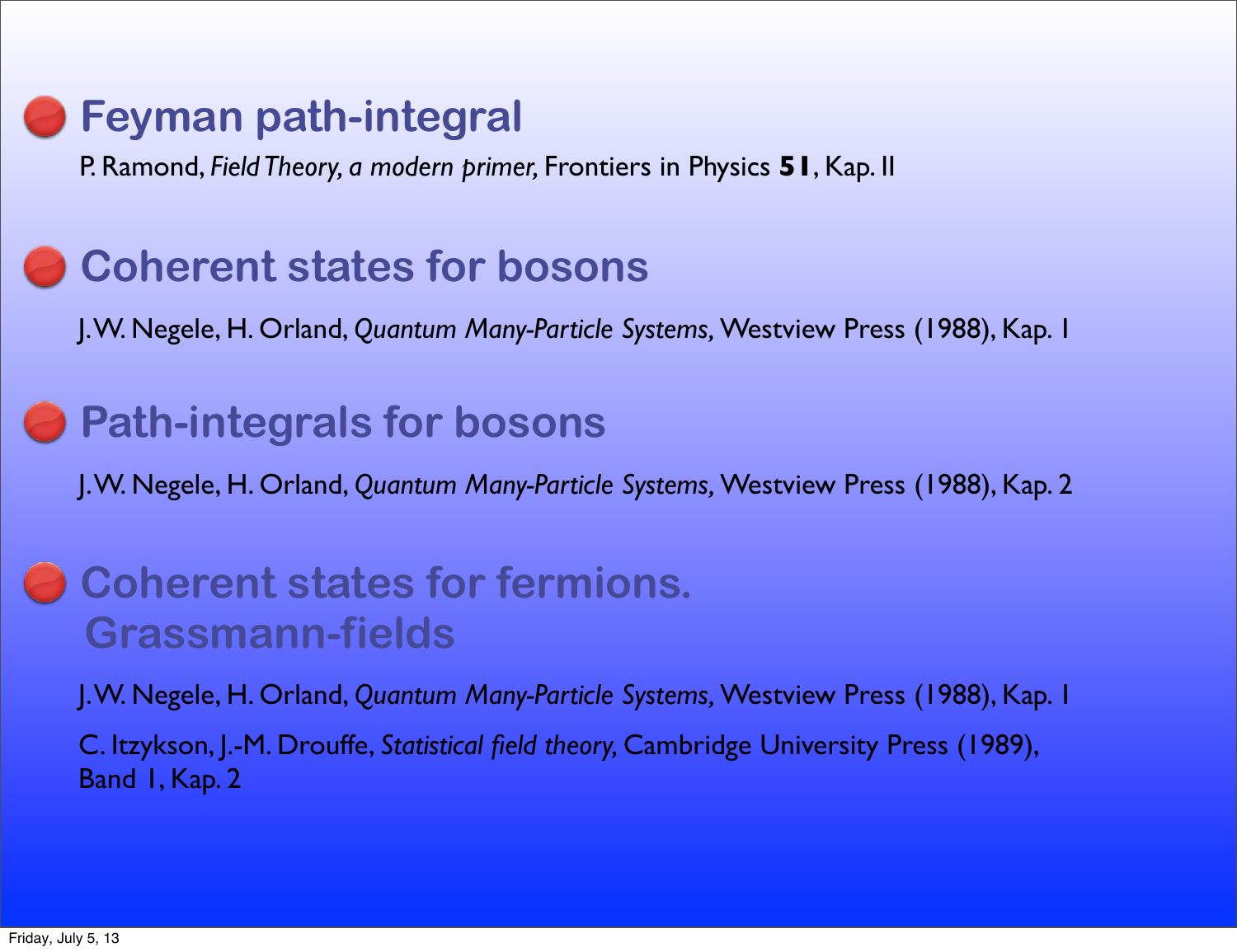# **Path-integrals for fermions**

J. W. Negele, H. Orland, *Quantum Many-Particle Systems,* Westview Press (1988), Kap. 2

### **Coherent states for spins**

A. Perelomov, *Generalized Coherent States and Their Applications,* Springer (1986), Kap. 4

### **Path-integrals for spin-fields**

E. Fradkin, *Field Theories of Condensed Matter Systems,* Frontiers in Physics **82**, Kap. 5

#### **The non-linear sigma-model in two dimensions**

E. Fradkin, *Field Theories of Condensed Matter Systems,* Frontiers in Physics **82**, Kap. 3

D.J. Amit, *Field Theory, the Renormalization Group, and Critical Phenomena,* World Scientific, Singapore (1978), Part II, Kap. 6